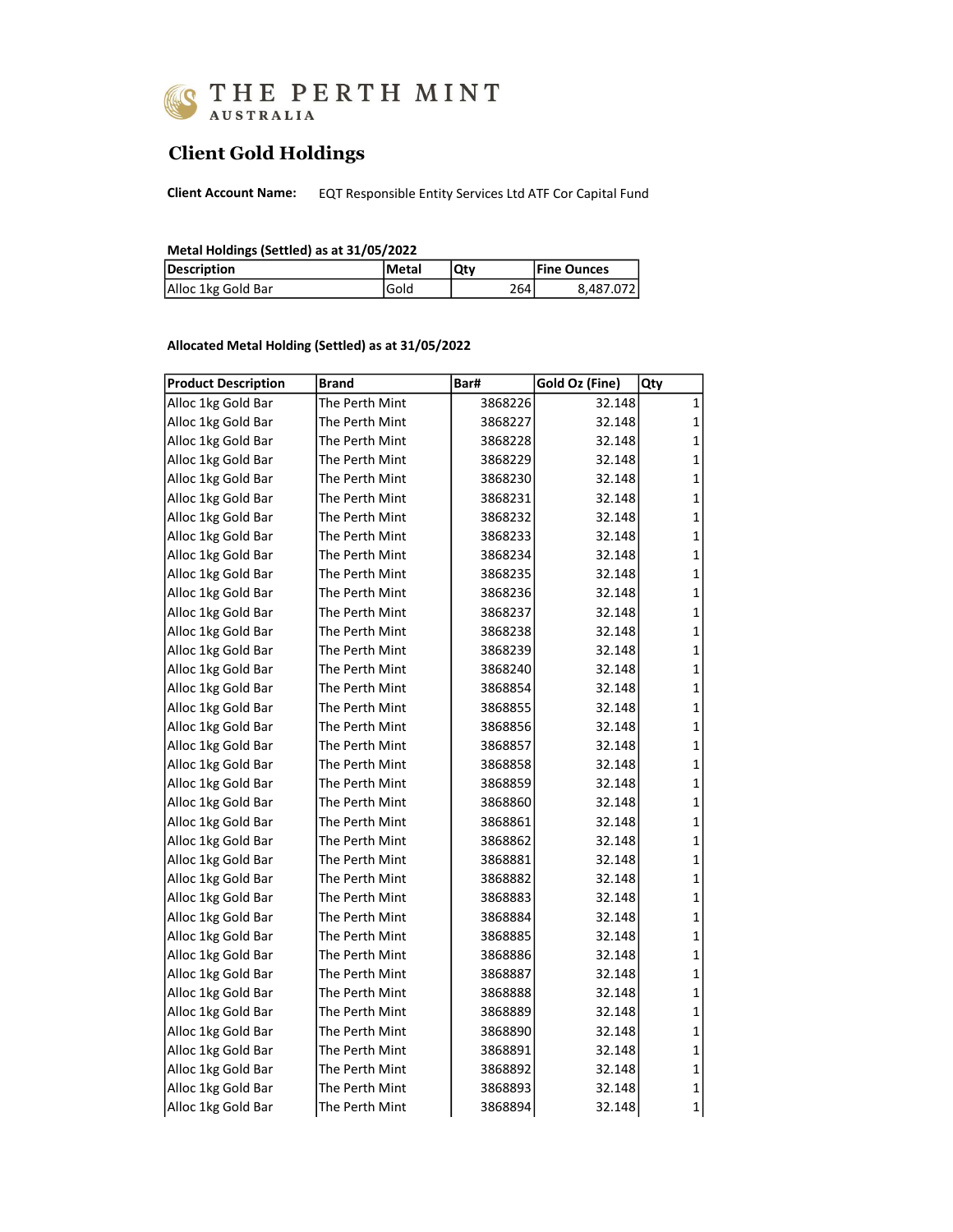| Alloc 1kg Gold Bar | The Perth Mint  | 3868895 | 32.148 | 1      |
|--------------------|-----------------|---------|--------|--------|
| Alloc 1kg Gold Bar | The Perth Mint  | 3868896 | 32.148 | 1      |
| Alloc 1kg Gold Bar | The Perth Mint  | 3868897 | 32.148 | 1      |
| Alloc 1kg Gold Bar | The Perth Mint  | 3868898 | 32.148 | 1      |
| Alloc 1kg Gold Bar | The Perth Mint  | 3868899 | 32.148 | 1      |
| Alloc 1kg Gold Bar | The Perth Mint  | 3868900 | 32.148 | 1      |
| Alloc 1kg Gold Bar | The Perth Mint  | 3876489 | 32.148 | 1      |
| Alloc 1kg Gold Bar | The Perth Mint  | 3876490 | 32.148 | 1      |
| Alloc 1kg Gold Bar | The Perth Mint  | 3876491 | 32.148 | 1      |
| Alloc 1kg Gold Bar | The Perth Mint  | 3876492 | 32.148 | 1      |
| Alloc 1kg Gold Bar | The Perth Mint  | 3876493 | 32.148 | 1      |
| Alloc 1kg Gold Bar | The Perth Mint  | 3876494 | 32.148 | 1      |
| Alloc 1kg Gold Bar | The Perth Mint  | 3876495 | 32.148 | 1      |
| Alloc 1kg Gold Bar | The Perth Mint  | 3876496 | 32.148 | 1      |
| Alloc 1kg Gold Bar | The Perth Mint  | 3876497 | 32.148 | 1      |
| Alloc 1kg Gold Bar | The Perth Mint  | 3876498 | 32.148 | 1      |
| Alloc 1kg Gold Bar | The Perth Mint  | 3884561 | 32.148 | 1      |
| Alloc 1kg Gold Bar | The Perth Mint  | 3884562 | 32.148 | 1      |
| Alloc 1kg Gold Bar | The Perth Mint  | 3884563 | 32.148 | 1      |
| Alloc 1kg Gold Bar | The Perth Mint  | 3884564 | 32.148 | 1      |
| Alloc 1kg Gold Bar | The Perth Mint  | 3884565 | 32.148 | 1      |
| Alloc 1kg Gold Bar | The Perth Mint  | 3884566 | 32.148 | 1      |
| Alloc 1kg Gold Bar | The Perth Mint  | 3884567 | 32.148 | 1      |
| Alloc 1kg Gold Bar | The Perth Mint  | 3884568 | 32.148 | 1      |
| Alloc 1kg Gold Bar | The Perth Mint  | 3884569 | 32.148 | 1      |
| Alloc 1kg Gold Bar | The Perth Mint  | 3884570 | 32.148 | 1      |
| Alloc 1kg Gold Bar | The Perth Mint  | 3884571 | 32.148 | 1      |
| Alloc 1kg Gold Bar | The Perth Mint  | 3884572 | 32.148 | 1      |
| Alloc 1kg Gold Bar | The Perth Mint  | 3884573 | 32.148 | 1      |
| Alloc 1kg Gold Bar | The Perth Mint  | 3884574 | 32.148 | 1      |
| Alloc 1kg Gold Bar | The Perth Mint  | 3884575 | 32.148 | 1      |
| Alloc 1kg Gold Bar | The Perth Mint  | 3884601 | 32.148 | 1      |
| Alloc 1kg Gold Bar | The Perth Mint  | 3884602 | 32.148 | 1      |
| Alloc 1kg Gold Bar | The Perth Mint  | 3884603 | 32.148 | 1      |
| Alloc 1kg Gold Bar | The Perth Mint  | 3884604 | 32.148 | 1      |
| Alloc 1kg Gold Bar | The Perth Mint  | 3884605 | 32.148 | 1      |
| Alloc 1kg Gold Bar | lThe Perth Mint | 3884606 | 32.148 |        |
| Alloc 1kg Gold Bar | The Perth Mint  | 3884607 | 32.148 | 1      |
| Alloc 1kg Gold Bar | The Perth Mint  | 3884608 | 32.148 | 1      |
| Alloc 1kg Gold Bar | The Perth Mint  | 3884609 | 32.148 | 1      |
| Alloc 1kg Gold Bar | The Perth Mint  | 3884610 | 32.148 | 1      |
| Alloc 1kg Gold Bar | The Perth Mint  | 3884611 | 32.148 | 1      |
| Alloc 1kg Gold Bar | The Perth Mint  | 3884612 | 32.148 | 1      |
| Alloc 1kg Gold Bar | The Perth Mint  | 3884613 | 32.148 | 1      |
| Alloc 1kg Gold Bar | The Perth Mint  | 3884614 | 32.148 | 1      |
| Alloc 1kg Gold Bar | The Perth Mint  | 3884615 | 32.148 | 1      |
| Alloc 1kg Gold Bar | The Perth Mint  | 3884616 | 32.148 | 1      |
| Alloc 1kg Gold Bar | The Perth Mint  | 3884617 | 32.148 | 1      |
| Alloc 1kg Gold Bar | The Perth Mint  | 3884618 | 32.148 | 1      |
| Alloc 1kg Gold Bar | The Perth Mint  | 3884619 | 32.148 | 1      |
| Alloc 1kg Gold Bar | The Perth Mint  | 3884620 | 32.148 | 1      |
| Alloc 1kg Gold Bar | The Perth Mint  | 3884621 | 32.148 | 1      |
| Alloc 1kg Gold Bar | The Perth Mint  | 3884622 | 32.148 | 1      |
| Alloc 1kg Gold Bar | The Perth Mint  | 3884623 | 32.148 |        |
| Alloc 1kg Gold Bar | The Perth Mint  | 3884624 | 32.148 | 1<br>1 |
|                    |                 |         |        |        |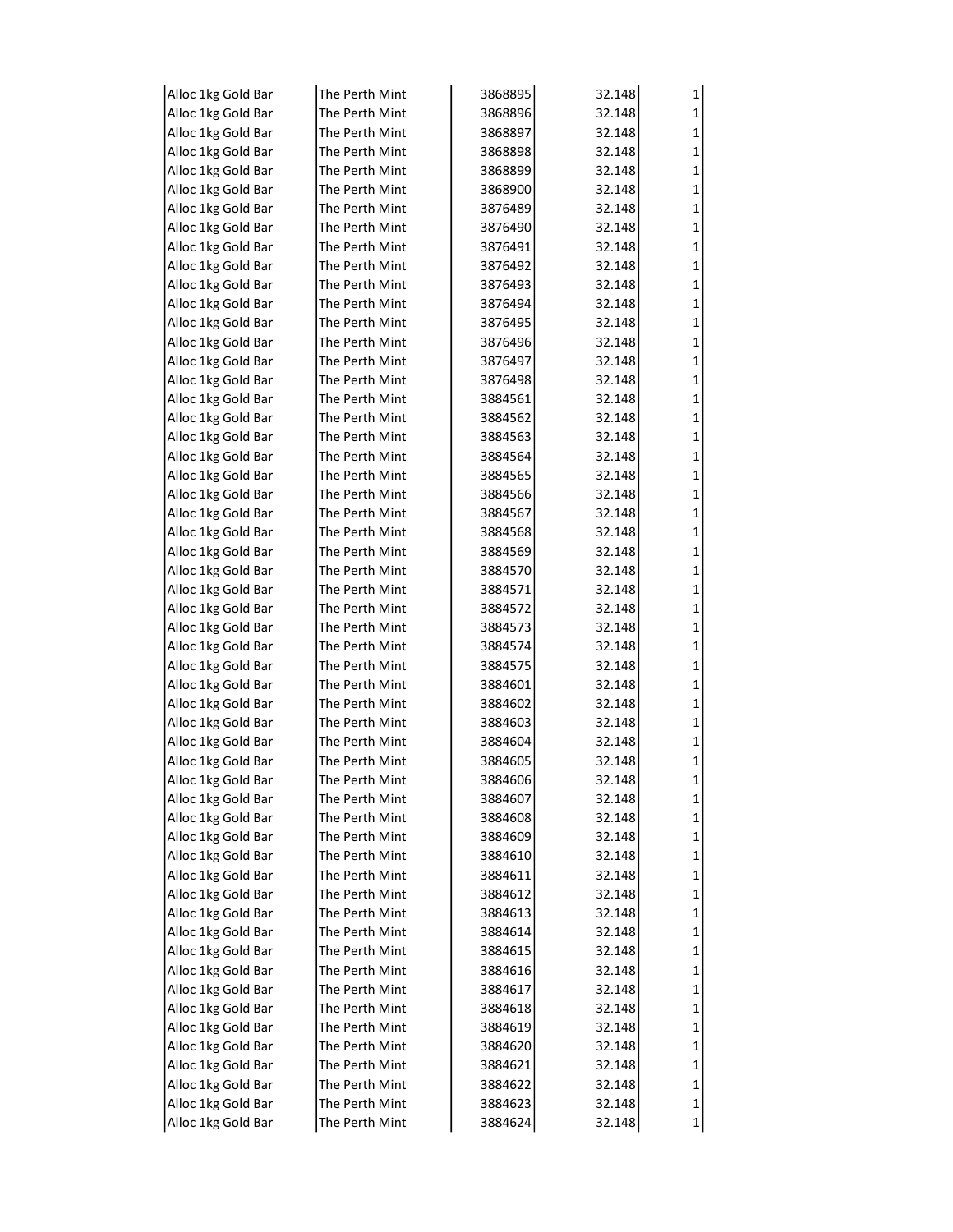| Alloc 1kg Gold Bar | The Perth Mint | 3884625 | 32.148 | 1 |
|--------------------|----------------|---------|--------|---|
| Alloc 1kg Gold Bar | The Perth Mint | 3884626 | 32.148 | 1 |
| Alloc 1kg Gold Bar | The Perth Mint | 3884627 | 32.148 | 1 |
| Alloc 1kg Gold Bar | The Perth Mint | 3884628 | 32.148 | 1 |
| Alloc 1kg Gold Bar | The Perth Mint | 3884629 | 32.148 | 1 |
| Alloc 1kg Gold Bar | The Perth Mint | 3884630 | 32.148 | 1 |
| Alloc 1kg Gold Bar | The Perth Mint | 3884631 | 32.148 | 1 |
| Alloc 1kg Gold Bar | The Perth Mint | 3884632 | 32.148 | 1 |
| Alloc 1kg Gold Bar | The Perth Mint | 3884633 | 32.148 | 1 |
| Alloc 1kg Gold Bar | The Perth Mint | 3884634 | 32.148 | 1 |
| Alloc 1kg Gold Bar | The Perth Mint | 3884635 | 32.148 | 1 |
| Alloc 1kg Gold Bar | The Perth Mint | 3884636 | 32.148 | 1 |
| Alloc 1kg Gold Bar | The Perth Mint | 3884637 | 32.148 | 1 |
| Alloc 1kg Gold Bar | The Perth Mint | 3884638 | 32.148 | 1 |
|                    | The Perth Mint |         |        |   |
| Alloc 1kg Gold Bar |                | 3884639 | 32.148 | 1 |
| Alloc 1kg Gold Bar | The Perth Mint | 3884640 | 32.148 | 1 |
| Alloc 1kg Gold Bar | The Perth Mint | 3884641 | 32.148 | 1 |
| Alloc 1kg Gold Bar | The Perth Mint | 3884642 | 32.148 | 1 |
| Alloc 1kg Gold Bar | The Perth Mint | 3884643 | 32.148 | 1 |
| Alloc 1kg Gold Bar | The Perth Mint | 3884644 | 32.148 | 1 |
| Alloc 1kg Gold Bar | The Perth Mint | 3884645 | 32.148 | 1 |
| Alloc 1kg Gold Bar | The Perth Mint | 3884646 | 32.148 | 1 |
| Alloc 1kg Gold Bar | The Perth Mint | 3884647 | 32.148 | 1 |
| Alloc 1kg Gold Bar | The Perth Mint | 3884648 | 32.148 | 1 |
| Alloc 1kg Gold Bar | The Perth Mint | 3884649 | 32.148 | 1 |
| Alloc 1kg Gold Bar | The Perth Mint | 3884650 | 32.148 | 1 |
| Alloc 1kg Gold Bar | The Perth Mint | 3884651 | 32.148 | 1 |
| Alloc 1kg Gold Bar | The Perth Mint | 3884652 | 32.148 | 1 |
| Alloc 1kg Gold Bar | The Perth Mint | 3884653 | 32.148 | 1 |
| Alloc 1kg Gold Bar | The Perth Mint | 3884654 | 32.148 | 1 |
| Alloc 1kg Gold Bar | The Perth Mint | 3884655 | 32.148 | 1 |
| Alloc 1kg Gold Bar | The Perth Mint | 3884656 | 32.148 | 1 |
| Alloc 1kg Gold Bar | The Perth Mint | 3884657 | 32.148 | 1 |
| Alloc 1kg Gold Bar | The Perth Mint | 3884658 | 32.148 | 1 |
| Alloc 1kg Gold Bar | The Perth Mint | 3884659 | 32.148 | 1 |
| Alloc 1kg Gold Bar | The Perth Mint | 3884660 | 32.148 | 1 |
| Alloc 1kg Gold Bar | The Perth Mint | 3884661 | 32.148 |   |
| Alloc 1kg Gold Bar | The Perth Mint | 3884670 | 32.148 | 1 |
| Alloc 1kg Gold Bar | The Perth Mint | 3884671 | 32.148 | 1 |
| Alloc 1kg Gold Bar | The Perth Mint | 3884672 | 32.148 | 1 |
| Alloc 1kg Gold Bar | The Perth Mint | 3884673 | 32.148 | 1 |
| Alloc 1kg Gold Bar | The Perth Mint | 3884674 | 32.148 | 1 |
| Alloc 1kg Gold Bar | The Perth Mint | 3884675 | 32.148 | 1 |
| Alloc 1kg Gold Bar | The Perth Mint | 3884676 | 32.148 | 1 |
| Alloc 1kg Gold Bar | The Perth Mint | 3884677 | 32.148 | 1 |
| Alloc 1kg Gold Bar | The Perth Mint | 3884678 | 32.148 | 1 |
| Alloc 1kg Gold Bar | The Perth Mint | 3884679 | 32.148 | 1 |
| Alloc 1kg Gold Bar | The Perth Mint | 3884680 | 32.148 | 1 |
| Alloc 1kg Gold Bar | The Perth Mint | 3884681 | 32.148 | 1 |
| Alloc 1kg Gold Bar | The Perth Mint | 3884682 | 32.148 | 1 |
| Alloc 1kg Gold Bar | The Perth Mint | 3884683 | 32.148 | 1 |
| Alloc 1kg Gold Bar | The Perth Mint | 3884684 | 32.148 | 1 |
| Alloc 1kg Gold Bar | The Perth Mint | 3884685 | 32.148 | 1 |
| Alloc 1kg Gold Bar | The Perth Mint | 3884686 | 32.148 | 1 |
| Alloc 1kg Gold Bar | The Perth Mint | 3884687 | 32.148 | 1 |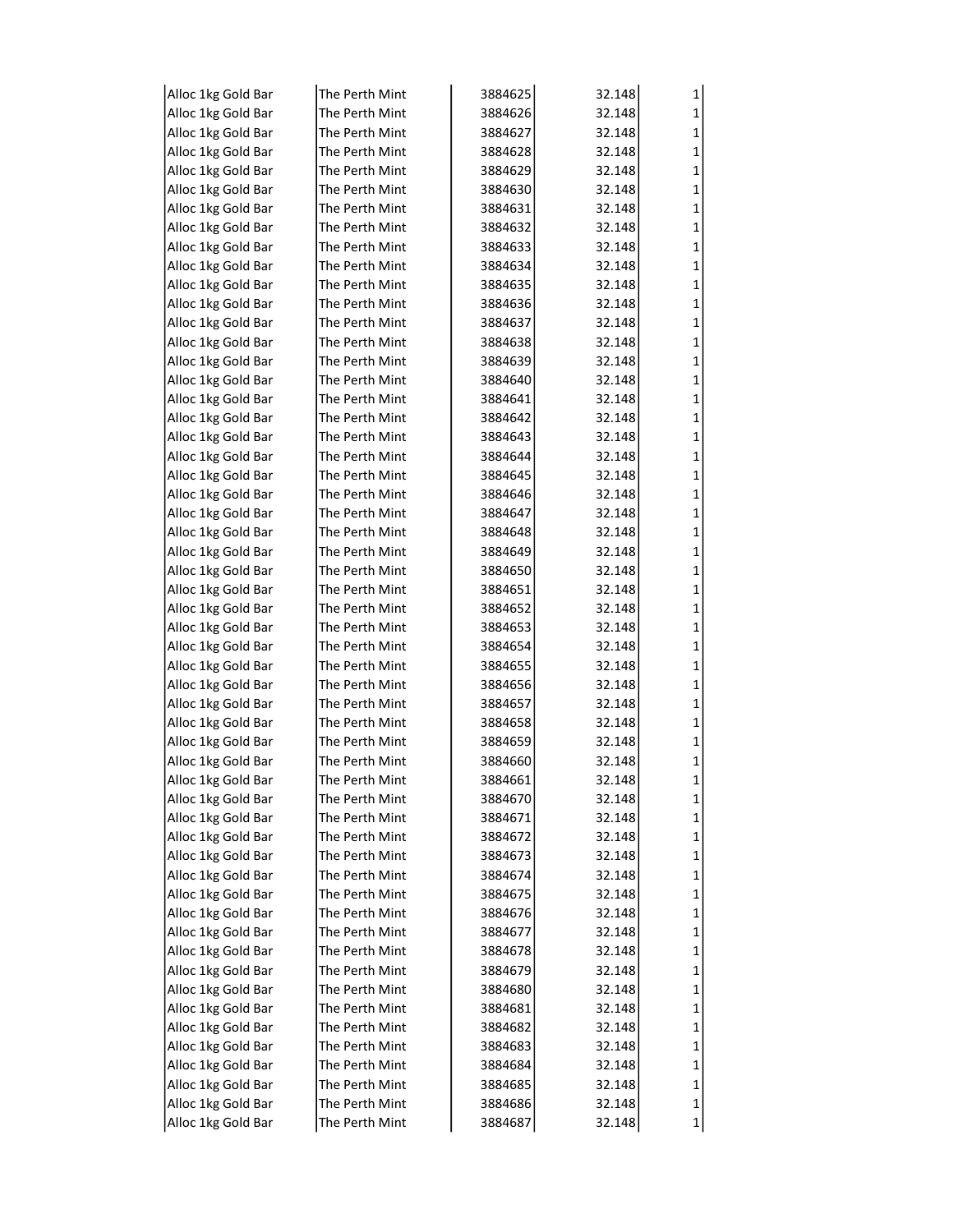| Alloc 1kg Gold Bar | The Perth Mint  | 3884688            | 32.148 | 1 |
|--------------------|-----------------|--------------------|--------|---|
| Alloc 1kg Gold Bar | The Perth Mint  | 3884689            | 32.148 | 1 |
| Alloc 1kg Gold Bar | The Perth Mint  | 3884690            | 32.148 | 1 |
| Alloc 1kg Gold Bar | The Perth Mint  | 3884691            | 32.148 | 1 |
| Alloc 1kg Gold Bar | The Perth Mint  | 3884692            | 32.148 | 1 |
| Alloc 1kg Gold Bar | The Perth Mint  | 3884693            | 32.148 | 1 |
| Alloc 1kg Gold Bar | The Perth Mint  | 3884694            | 32.148 | 1 |
| Alloc 1kg Gold Bar | The Perth Mint  | 3884695            | 32.148 | 1 |
| Alloc 1kg Gold Bar | The Perth Mint  | 3884696            | 32.148 | 1 |
| Alloc 1kg Gold Bar | The Perth Mint  | 3884697            | 32.148 | 1 |
| Alloc 1kg Gold Bar | The Perth Mint  | 3884698            | 32.148 | 1 |
| Alloc 1kg Gold Bar | The Perth Mint  | 3884699            | 32.148 | 1 |
| Alloc 1kg Gold Bar | The Perth Mint  | 3884700            | 32.148 | 1 |
| Alloc 1kg Gold Bar | The Perth Mint  | 3884701            | 32.148 | 1 |
| Alloc 1kg Gold Bar | The Perth Mint  | 3884702            | 32.148 | 1 |
| Alloc 1kg Gold Bar | The Perth Mint  | 3884703            | 32.148 | 1 |
| Alloc 1kg Gold Bar | The Perth Mint  | 3884704            | 32.148 | 1 |
| Alloc 1kg Gold Bar | The Perth Mint  | 3884705            | 32.148 | 1 |
| Alloc 1kg Gold Bar | The Perth Mint  | 3884706            | 32.148 | 1 |
| Alloc 1kg Gold Bar | The Perth Mint  | 3884707            | 32.148 | 1 |
| Alloc 1kg Gold Bar | The Perth Mint  | 3884708            | 32.148 | 1 |
| Alloc 1kg Gold Bar | The Perth Mint  | 3884709            | 32.148 | 1 |
| Alloc 1kg Gold Bar | The Perth Mint  | 3884710            | 32.148 | 1 |
| Alloc 1kg Gold Bar | The Perth Mint  | 3884711            | 32.148 | 1 |
| Alloc 1kg Gold Bar | The Perth Mint  | 3884712            | 32.148 | 1 |
| Alloc 1kg Gold Bar | The Perth Mint  | 3884713            | 32.148 | 1 |
| Alloc 1kg Gold Bar | The Perth Mint  | 3884714            | 32.148 | 1 |
| Alloc 1kg Gold Bar | The Perth Mint  | 3884715            | 32.148 | 1 |
| Alloc 1kg Gold Bar | The Perth Mint  | 3884716            | 32.148 | 1 |
| Alloc 1kg Gold Bar | The Perth Mint  | 3884717            | 32.148 | 1 |
| Alloc 1kg Gold Bar | The Perth Mint  | 3884718            | 32.148 | 1 |
| Alloc 1kg Gold Bar | The Perth Mint  | 3884719            | 32.148 | 1 |
| Alloc 1kg Gold Bar | The Perth Mint  | 3884720            | 32.148 | 1 |
| Alloc 1kg Gold Bar | The Perth Mint  | 3884721            | 32.148 | 1 |
| Alloc 1kg Gold Bar | The Perth Mint  | 3884722            | 32.148 | 1 |
| Alloc 1kg Gold Bar | The Perth Mint  | 3884723            | 32.148 | 1 |
| Alloc 1kg Gold Bar | lThe Perth Mint | 3884724            | 32.148 |   |
| Alloc 1kg Gold Bar | The Perth Mint  | 3884725            | 32.148 | 1 |
| Alloc 1kg Gold Bar | The Perth Mint  | 3884726            | 32.148 | 1 |
| Alloc 1kg Gold Bar | The Perth Mint  | 3884727            | 32.148 | 1 |
| Alloc 1kg Gold Bar | The Perth Mint  | 3884728            | 32.148 | 1 |
| Alloc 1kg Gold Bar | The Perth Mint  | 3884729            | 32.148 | 1 |
| Alloc 1kg Gold Bar | The Perth Mint  | 3884730            | 32.148 | 1 |
| Alloc 1kg Gold Bar | The Perth Mint  | 3884731            | 32.148 | 1 |
| Alloc 1kg Gold Bar | The Perth Mint  | 3884732            | 32.148 | 1 |
| Alloc 1kg Gold Bar | The Perth Mint  | 3884733            | 32.148 | 1 |
| Alloc 1kg Gold Bar | The Perth Mint  | 3884734            | 32.148 | 1 |
| Alloc 1kg Gold Bar | The Perth Mint  | 3884735            | 32.148 | 1 |
|                    | The Perth Mint  |                    |        |   |
| Alloc 1kg Gold Bar | The Perth Mint  | 3884736<br>3884737 | 32.148 | 1 |
| Alloc 1kg Gold Bar | The Perth Mint  |                    | 32.148 | 1 |
| Alloc 1kg Gold Bar |                 | 3884738            | 32.148 | 1 |
| Alloc 1kg Gold Bar | The Perth Mint  | 3884739            | 32.148 | 1 |
| Alloc 1kg Gold Bar | The Perth Mint  | 3884740            | 32.148 | 1 |
| Alloc 1kg Gold Bar | The Perth Mint  | 3884741            | 32.148 | 1 |
| Alloc 1kg Gold Bar | The Perth Mint  | 3884742            | 32.148 | 1 |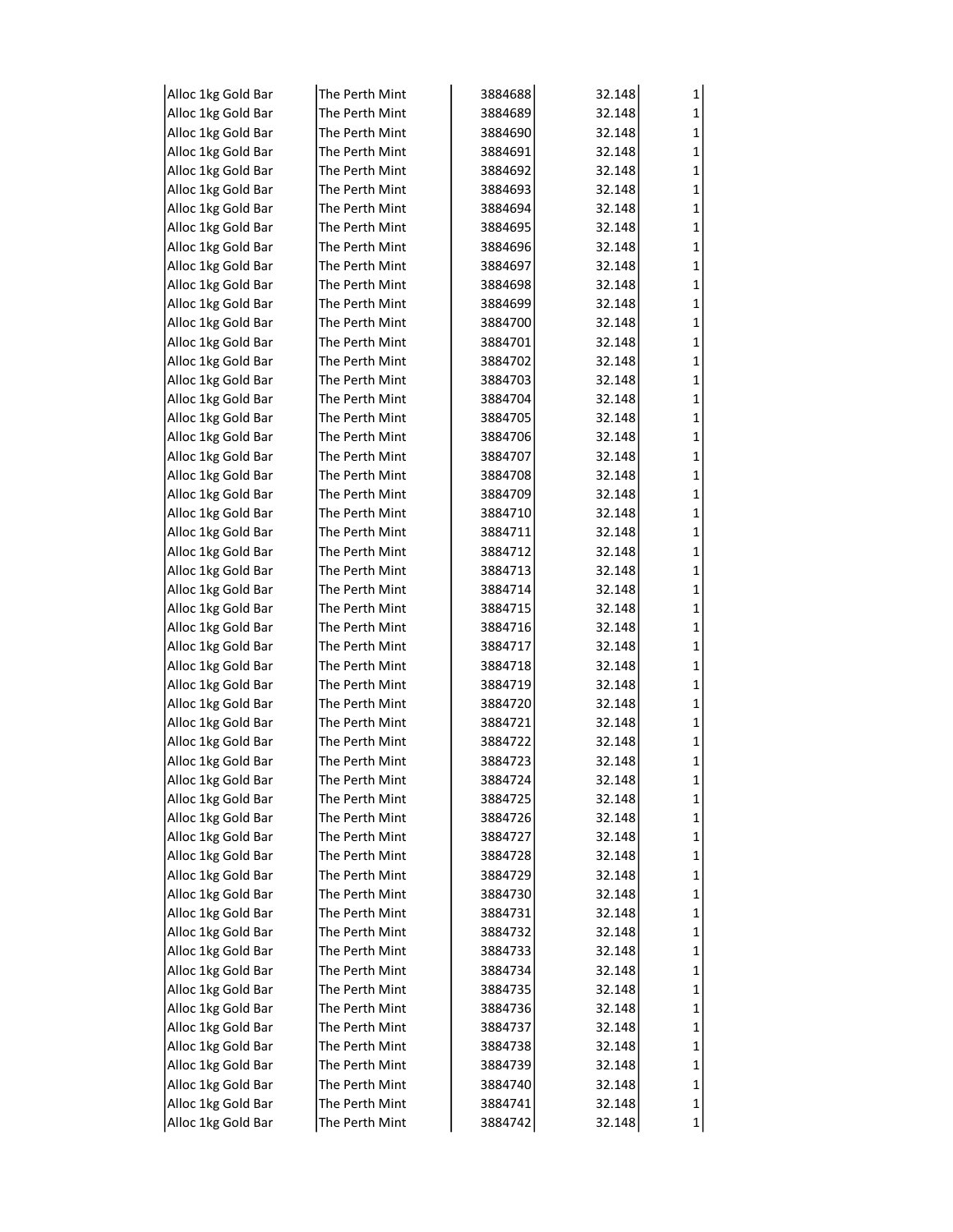| Alloc 1kg Gold Bar | The Perth Mint | 3884743 | 32.148 | 1 |
|--------------------|----------------|---------|--------|---|
| Alloc 1kg Gold Bar | The Perth Mint | 3884744 | 32.148 | 1 |
| Alloc 1kg Gold Bar | The Perth Mint | 3884745 | 32.148 | 1 |
| Alloc 1kg Gold Bar | The Perth Mint | 3884746 | 32.148 | 1 |
| Alloc 1kg Gold Bar | The Perth Mint | 3884747 | 32.148 | 1 |
| Alloc 1kg Gold Bar | The Perth Mint | 3884748 | 32.148 | 1 |
| Alloc 1kg Gold Bar | The Perth Mint | 3884749 | 32.148 | 1 |
| Alloc 1kg Gold Bar | The Perth Mint | 3884750 | 32.148 | 1 |
| Alloc 1kg Gold Bar | The Perth Mint | 3884751 | 32.148 | 1 |
| Alloc 1kg Gold Bar | The Perth Mint | 3884752 | 32.148 | 1 |
| Alloc 1kg Gold Bar | The Perth Mint | 3884753 | 32.148 | 1 |
| Alloc 1kg Gold Bar | The Perth Mint | 3884754 | 32.148 | 1 |
| Alloc 1kg Gold Bar | The Perth Mint | 3884755 | 32.148 | 1 |
| Alloc 1kg Gold Bar | The Perth Mint | 3884756 | 32.148 | 1 |
| Alloc 1kg Gold Bar | The Perth Mint | 3884757 | 32.148 | 1 |
| Alloc 1kg Gold Bar | The Perth Mint | 3884758 | 32.148 | 1 |
| Alloc 1kg Gold Bar | The Perth Mint | 3884759 | 32.148 | 1 |
| Alloc 1kg Gold Bar | The Perth Mint | 3884760 | 32.148 | 1 |
| Alloc 1kg Gold Bar | The Perth Mint | 3884761 | 32.148 | 1 |
| Alloc 1kg Gold Bar | The Perth Mint | 3884762 | 32.148 | 1 |
| Alloc 1kg Gold Bar | The Perth Mint | 3884763 | 32.148 | 1 |
| Alloc 1kg Gold Bar | The Perth Mint | 3884764 | 32.148 | 1 |
| Alloc 1kg Gold Bar | The Perth Mint | 3884765 | 32.148 | 1 |
| Alloc 1kg Gold Bar | The Perth Mint | 3884766 | 32.148 | 1 |
| Alloc 1kg Gold Bar | The Perth Mint | 3884767 | 32.148 | 1 |
| Alloc 1kg Gold Bar | The Perth Mint | 3884768 | 32.148 | 1 |
| Alloc 1kg Gold Bar | The Perth Mint | 3884769 | 32.148 | 1 |
| Alloc 1kg Gold Bar | The Perth Mint | 3884770 | 32.148 | 1 |
| Alloc 1kg Gold Bar | The Perth Mint | 3884771 | 32.148 | 1 |
| Alloc 1kg Gold Bar | The Perth Mint | 3884772 | 32.148 | 1 |
| Alloc 1kg Gold Bar | The Perth Mint | 3884773 | 32.148 | 1 |
| Alloc 1kg Gold Bar | The Perth Mint | 3884774 | 32.148 | 1 |
| Alloc 1kg Gold Bar | The Perth Mint | 3884775 | 32.148 | 1 |
| Alloc 1kg Gold Bar | The Perth Mint | 3884776 | 32.148 | 1 |
| Alloc 1kg Gold Bar | The Perth Mint | 3884777 | 32.148 | 1 |
| Alloc 1kg Gold Bar | The Perth Mint | 3884778 | 32.148 | 1 |
| Alloc 1kg Gold Bar | The Perth Mint | 3884779 | 32.148 |   |
| Alloc 1kg Gold Bar | The Perth Mint | 3884780 | 32.148 | 1 |
| Alloc 1kg Gold Bar | The Perth Mint | 3884781 | 32.148 | 1 |
| Alloc 1kg Gold Bar | The Perth Mint | 3884782 | 32.148 | 1 |
| Alloc 1kg Gold Bar | The Perth Mint | 3884783 | 32.148 | 1 |
| Alloc 1kg Gold Bar | The Perth Mint | 3884784 | 32.148 | 1 |
| Alloc 1kg Gold Bar | The Perth Mint | 3884785 | 32.148 | 1 |
| Alloc 1kg Gold Bar | The Perth Mint | 3884786 | 32.148 | 1 |
| Alloc 1kg Gold Bar | The Perth Mint | 3884787 | 32.148 | 1 |
| Alloc 1kg Gold Bar | The Perth Mint | 3884788 | 32.148 | 1 |
| Alloc 1kg Gold Bar | The Perth Mint | 3884789 | 32.148 | 1 |
| Alloc 1kg Gold Bar | The Perth Mint | 3884790 | 32.148 | 1 |
| Alloc 1kg Gold Bar | The Perth Mint | 3884791 | 32.148 | 1 |
| Alloc 1kg Gold Bar | The Perth Mint | 3884792 | 32.148 | 1 |
| Alloc 1kg Gold Bar | The Perth Mint | 3884793 | 32.148 | 1 |
| Alloc 1kg Gold Bar | The Perth Mint | 3884794 | 32.148 | 1 |
| Alloc 1kg Gold Bar | The Perth Mint | 3884795 | 32.148 | 1 |
| Alloc 1kg Gold Bar | The Perth Mint | 3884796 | 32.148 | 1 |
| Alloc 1kg Gold Bar | The Perth Mint | 3884797 | 32.148 | 1 |
|                    |                |         |        |   |